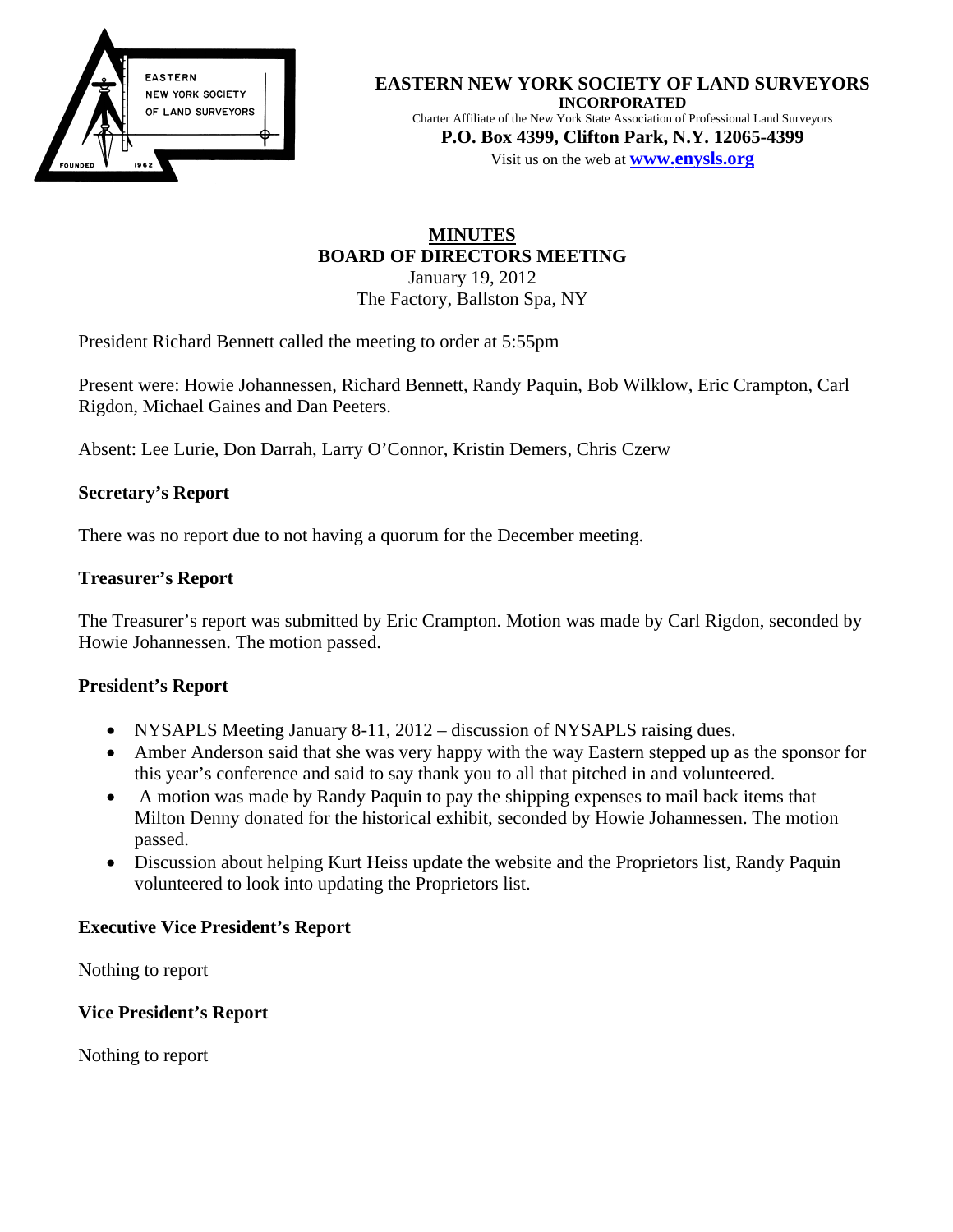# **STANDING COMMITTEES**

Constitution & By-laws: nothing to report

Continuing Education: nothing to report

Ethics: nothing to report

Finance: nothing to report

Legislative: nothing to report

Program: The March meeting will be a webinar presented by NYSAPLS for continuing education credit with a topic to be determined at a later date. The meeting will be held at The Crossgates Banquet House on Washington Avenue Extension, Albany, NY on March 8, 2012. Discussed waving the extra fee charged for the webinar due to the success of the conference and the anticipated \$5,000 check from NYSAPLS for sponsoring this year's conference Eastern will cover the additional cost.

Public Relations: nothing to report

Scholastic Development: No report at this time – See General Membership meeting minutes.

Business Practice & Technical Information: nothing to report

Membership: Nothing to report.

## **TEMPORARY COMMITTEES**

Website: nothing to report

Conference Committee: No report at this time – See General Membership meeting minutes.

Next Board of Directors meeting will be 5:30 pm on Thursday February 9, 2012 at C.T. Male

A motion was made to temporarily adjourn the meeting at 6:40 pm by Randy Paquin, seconded by Howie Johannessen.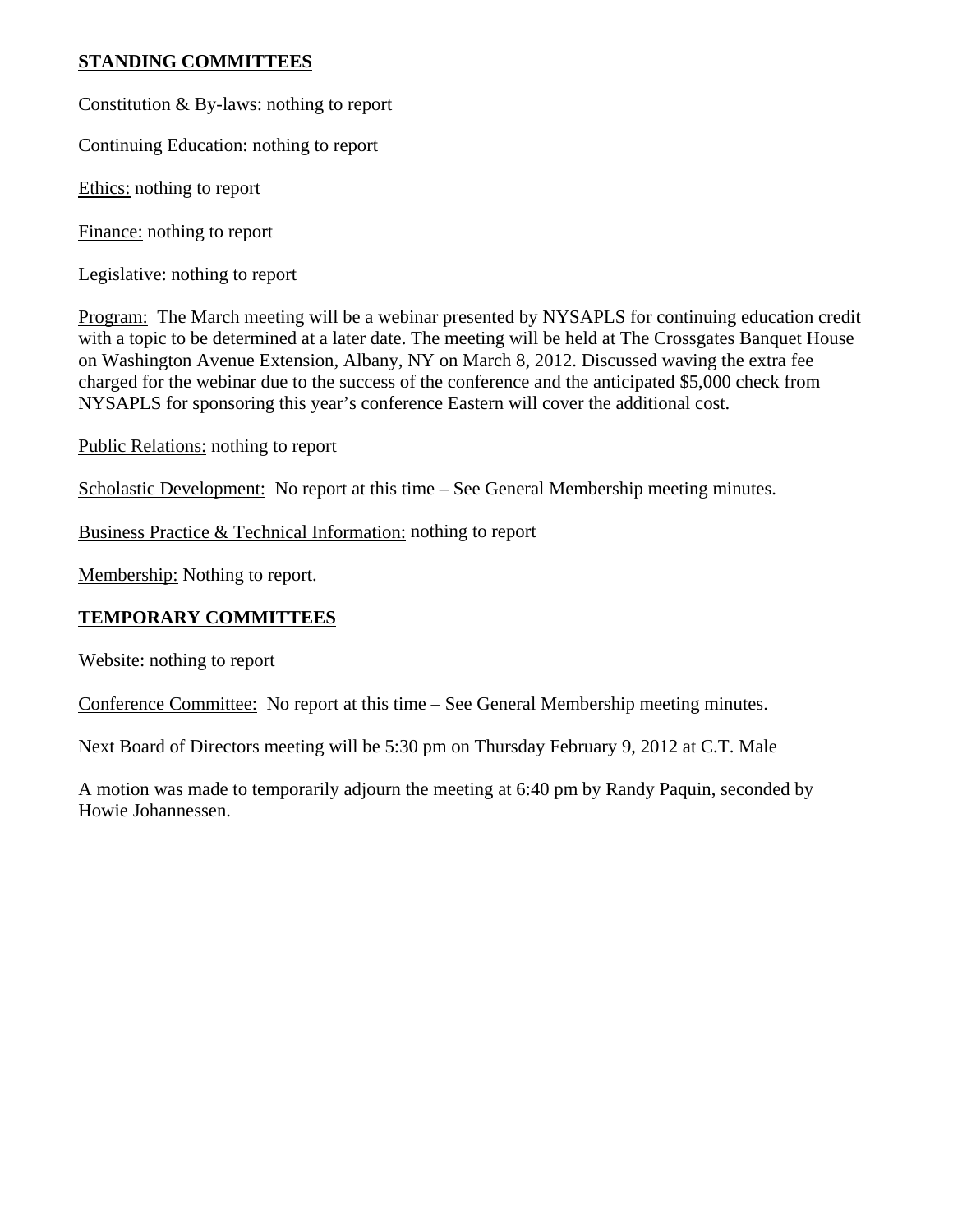### **GENERAL MEMBERSHIP MEETING**

President Richard Bennett called the meeting to order at 7:50pm

- President Bennett presented a plaque to recognize past President Howie Johannessen for his time and work as outgoing President.
- Past president Howie Johannessen also presented a plaque to Bill Whimple for his past service as President.

Conference Committee: Brian Magee gave a brief report of the success of this year's conference and circulated an email from Amber Anderson thanking Eastern for their help and support during the 53<sup>rd</sup> Annual Conference. There was also a brief discussion about possibly reinstating the hospitality room for next year's conference.

Scholastic Development: Kristin Demers announced that the scholarships were awarded at the conference. Three scholarships were awarded each for \$500.00. 1 for a Paul Smith's student, 1 for an Alfred student and 1 for a Wanakena student. The Charles Hartnett scholarship was also awarded in the amount of \$500.00 to another Wanakena student. Reminder about Shadow day with the Paul Smith's students on April 12, 2012.

Joseph Malinowski Executive Vice President of NYSAPLS announced that NYSAPLS is looking into a dues increase of about \$25, the last increase was in 2003. Nothing is set in stone and all the regionals have a chance to vote for or against the increase.

President Bennett encouraged members to sign up for committees and also announced the next General Membership meeting will be held at The Crossgates Banquet House on Washington Avenue Extension, Albany, NY on March 8, 2012. The meeting will be a NYSAPLS webinar with the topic yet to be announced. Due to the success of the conference and the anticipated \$5,000 check from NYSAPLS for sponsoring this year's conference Eastern will cover the additional cost for the webinar for the continuing education credit.

Howie Johannessen gave a brief report about the 53<sup>rd</sup> annual conference and wanted everybody to recognize the good job and hard work that Brian Magee did as the Conference Committee Chair.

Old Business – none

New Business – Joseph Malinowski suggested trying to make it easier for students to apply for the scholarships offered by Eastern.

The meeting was adjourned at 8:27pm with a motion from Randy Paquin, and a second from Eric Crampton.

#### **EASTERN NEW YORK SOCIETY OF LAND SURVEYORS, INC.**

| <b>President: Richard Bennett</b>        | <b>Eric Crampton</b> | 2013 | <b>Randel Paquin</b>   | 2014 | Lawrence O'Connor                       | 2015 |
|------------------------------------------|----------------------|------|------------------------|------|-----------------------------------------|------|
| <b>Exec. Vice-President: Carl Rigdon</b> | <b>Don Darrah</b>    | 2013 | <b>Lee Lurie</b>       | 2014 | <b>Kristin Demers</b>                   | 2015 |
| <b>Vice-President: Kristin Demers</b>    | <b>Carl Rigdon</b>   | 2013 | <b>Richard Bennett</b> | 2014 | <b>Daniel Peeters</b>                   | 2015 |
| Secretary: Robert Wilklow                | <b>Mike Gaines</b>   | 2013 | <b>Robert Wilklow</b>  | 2014 | Chris Czerw                             | 2015 |
| <b>Treasurer: Eric Crampton</b>          |                      |      |                        |      | Past President -: C. Howard Johannessen |      |

**Director N.Y. State Assoc. of Professional Land Surveyors - Richard Bennett Director N.Y. State Assoc. of Professional Land Surveyors - Carl Rigdon**